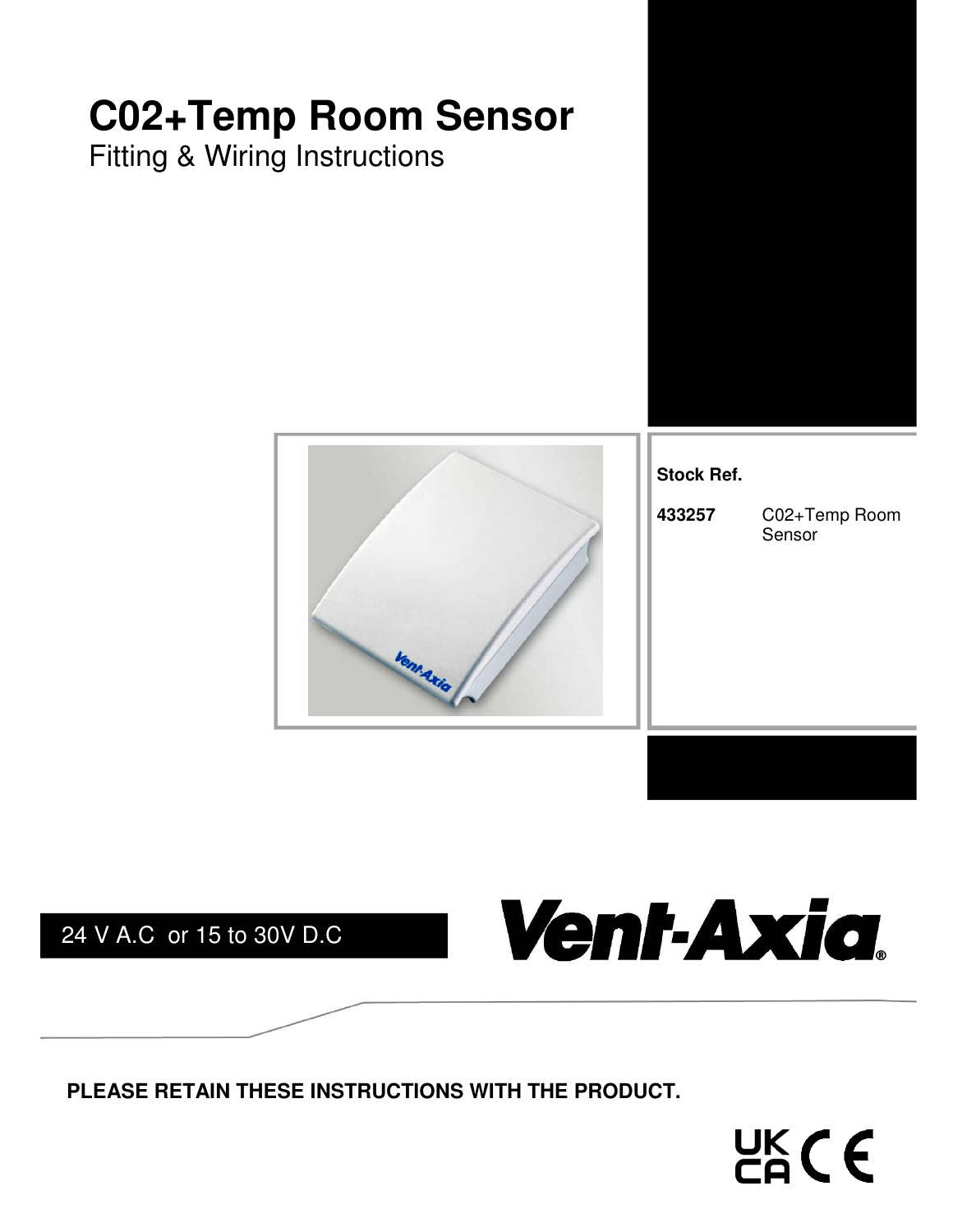#### **VENT-AXIA C02+Temp Room sensor FITTING AND WIRING INSTRUCTIONS PLEASE READ ALL INSTRUCTIONS CAREFULLY BEFORE INSTALLATION**

#### **OPERATION**

The Sensor combines C02 and temperature measurement in a single room wall mounted controller. The C02 measurement is based on the infrared principle. It combines an auto-calibration feature that compensates for the aging of the infrared source and ensures outstanding long term stability and reliability.

The sensor has been designed to measure C02 levels up to 2000ppm and a temperature range of 0-50°C

#### **SITING**

The C02+Temp Room sensor must not be installed in a shower cubicle or enclosure. It must be sited away from direct sources of water spray and out of reach of a person using a fixed bath or shower. The sensor should be positioned in a location to measure unrestricted air flow in the space and it must not be influenced by direct sources of heat. Do not site above a radiator or other heat source. Do not site in an area containing excessive levels of grease. Do not place in direct sunlight as this may affect the sensor. The sensor must be mounted with the element pointing upwards.

#### **FITTING**

Opening the housing, Press pin **A** until the cover can be opened.

Mount the back plate to the wall using the fixing holes D (see below for mounting hole positions)

Mount the back plate in a suitable location with the terminal block at the bottom.

Pull the wiring through the cable entry hole in the back plate Refer to the wiring section for connection details.

Closing the housing, position the cover so that it lines up with the top edge of the housing **B** and move it in the direction **C** until pin **A** snaps the two parts together.



dimensions: 85x100x26mm (WxHxD)



#### **WIRING**

**WARNING: For your safety please ensure that the mains supply is isolated before making electrical connections. The Sensor MUST be connected to either a 24V A.C supply or 15 to 30V D.C supply.** 

**All electrical connections should be made by a properly qualified electrician. The siting and installation MUST comply with the current I.E.E. Regulations (BS7671 UK) or the appropriate standards in your country.** 

**This appliance is not intended for use by persons (including children) with reduced physical, sensory or mental capabilities, or lack of experience and knowledge, unless they have been given responsible for their safety.** 

**Children should be supervised to ensure that they do not play with the appliance.**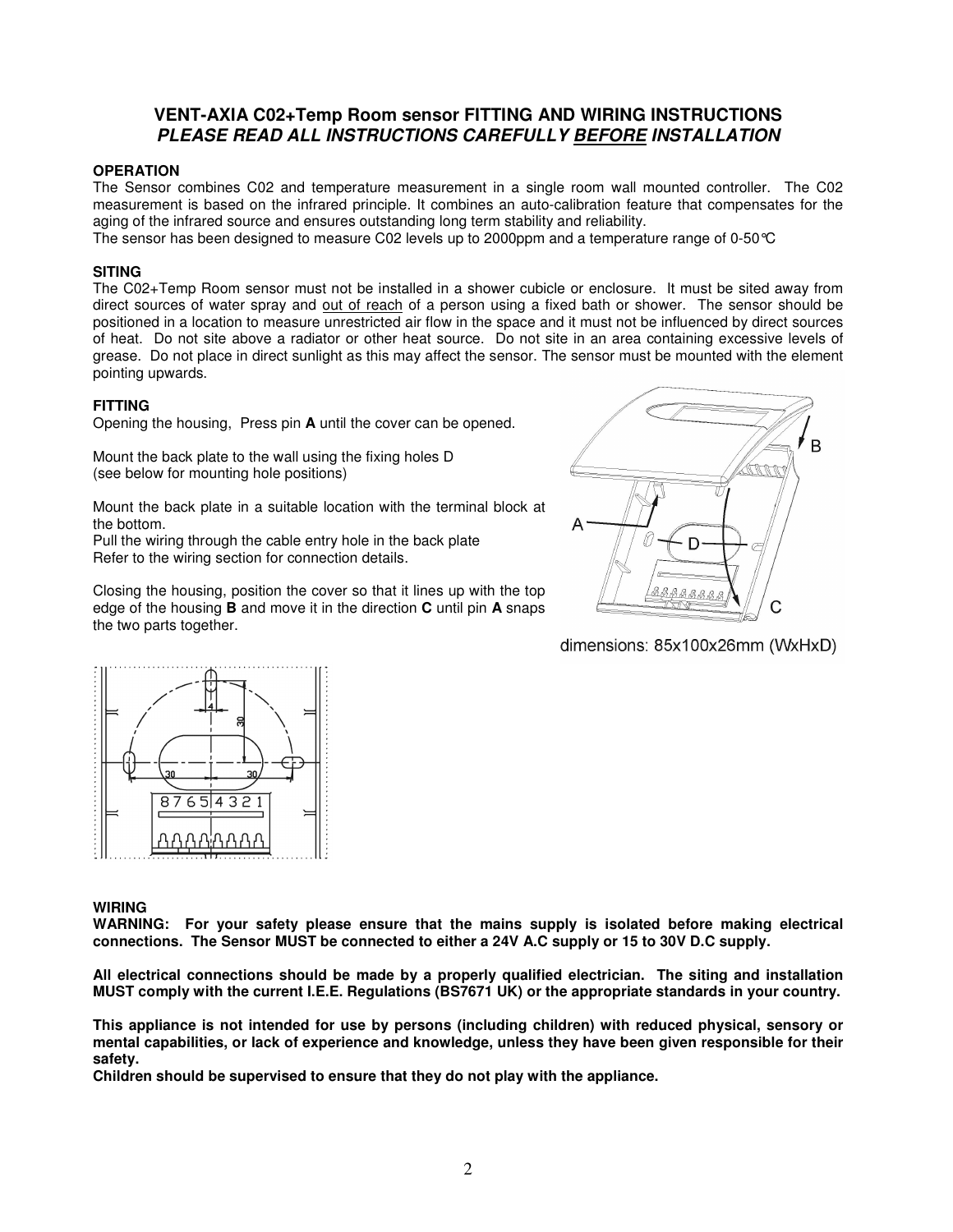

When using surface wiring that is not contained in conduit, the cables must be securely clipped to the mounting surface, close to the controller.

Electrical connections depend on each model of fan and the specific required mode of operation, see the fan leaflet for connection details where applicable. Fig.1. shows an example of wiring connections.

Double check the wiring making sure all connections are secure.

Ensure front cover is replaced.

For EMC compliance we recommend that the power supply and output lines to and from the sensor do not exceed 30m.



**All regulations and requirements MUST be strictly followed to prevent hazards to life and property both during and after installation, and during any subsequent servicing and maintenance.**

Controller Technical Specification:-

Material :-

Body:- Flame retardant polycarbonate (Cover to RAL 9003 white, Base to RAL 7035 grey) Sensor:- Dual source infrared

**Output** Range C02:- 0-2000ppm Range temperature:- 0-50°C

Operating temperature:- -5 - +55°C

Power supply:- 24V AC±10% or 15 to 30V DC

Warm up time:- Typical 5 mins